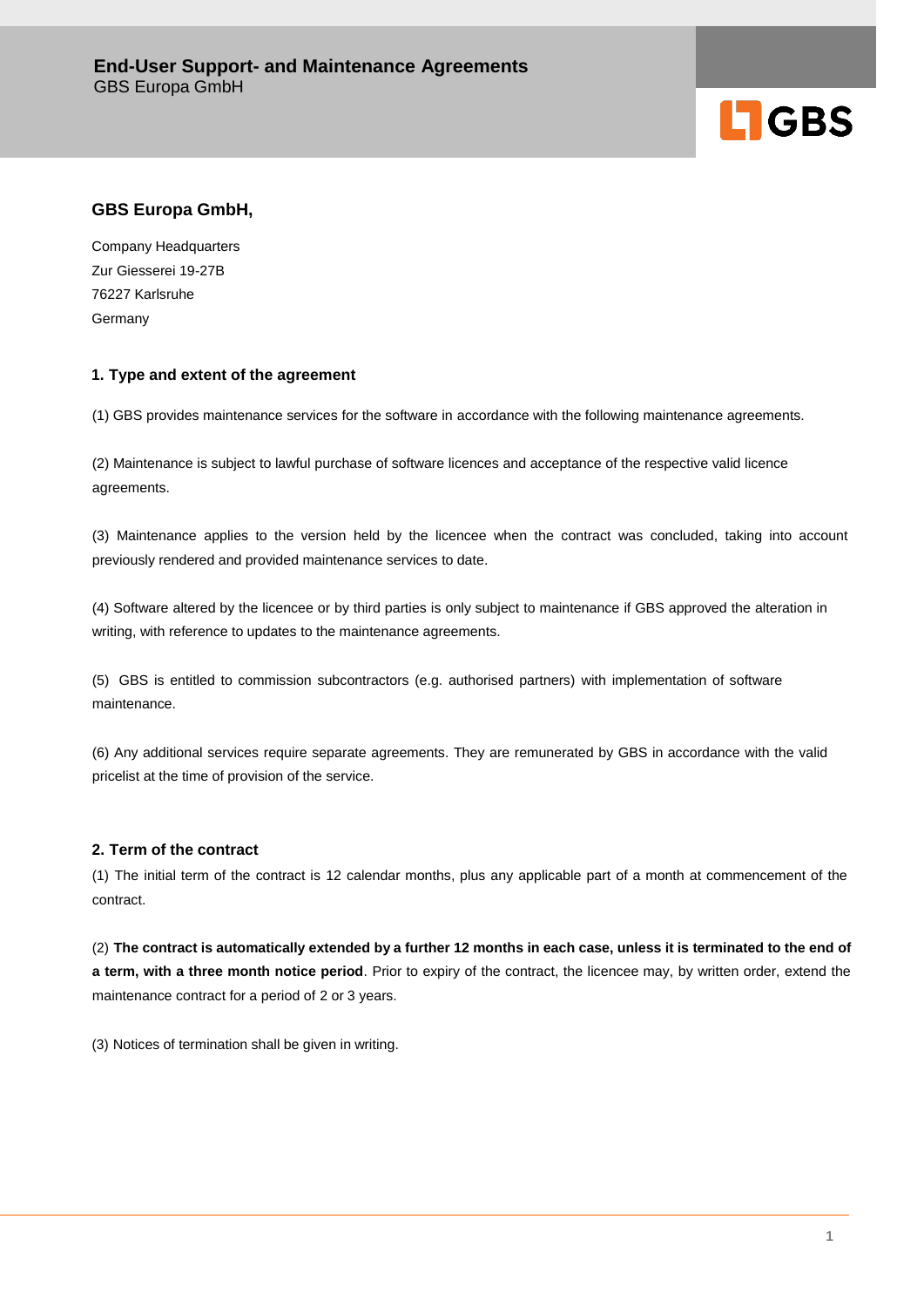# **LIGBS**

#### **3. Type and extent of the maintenance services**

GBS provides the following maintenance services:

(1) Download service for new programme versions

GBS offers the following, 24 hours per day:

- Provision of the latest available changes of existing amendments (workaround, patch, programme correction/fix, П release) to the software. New products, not included in the original maintenance agreement, are excluded.
- m. Provision of available software adjustments required after legislation amendments, if these can be implemented within the framework of the installed programmes.
- $\mathbb{R}^n$ Provision of available and adapted associated documentation.
- Internet information to the client regarding available amendments and further developments of the software.  $\mathcal{L}_{\mathcal{A}}$
- Knowledge base: Internet support via a debugging database, including recommendations for improvement. T.

(2) Standard support services by GBS

GBS provides the following standard support services for the software, unless otherwise specified in the maintenance certificate:

- Telephonic support during service times via a special telephone-/hotline number to report problems and errors to and consult with a product specialist. The service times are: Mondays to Fridays, 08:30 to 18:00 on all workdays, excluding 24.12 and 31.12.
- **E**-mail support via a special e-mail address and a special website providing information and to report problems and errors and consult with a product specialist.

The support services are structured as 1st level, 2nd level and 3rd level support.

1<sup>st</sup> level support includes:

- Initial acceptance and recording of support requests, dispatch functions  $\mathcal{L}_{\text{max}}$
- $\blacksquare$ Rating the support requests according to level of severity, priorities and problem categories
- $\Box$ Support with installation and configuration
- Initial problem- and error rating based on configuration- and log data, etc. **The Co**
- Administration of support requests, problem scaling, documentation  $\Box$

2<sup>nd</sup> level of support includes:

- Qualified problem- and fault analysis through diagnostic tools  $\mathcal{L}_{\mathcal{A}}$
- П Simulation of problems and fault events on test systems, under laboratory conditions
- $\overline{\phantom{a}}$ Compiling a qualified problem-/fault report for GROUP's Support or Development

3<sup>rd</sup> level support includes:

- Rapid and comprehensive detailed fault analysis of problems in severity levels 1 and 2 (refer to 4)  $\blacksquare$
- $\blacksquare$ Speedy and detailed fault analysis of problems in severity levels 3 and 4 (refer to 4)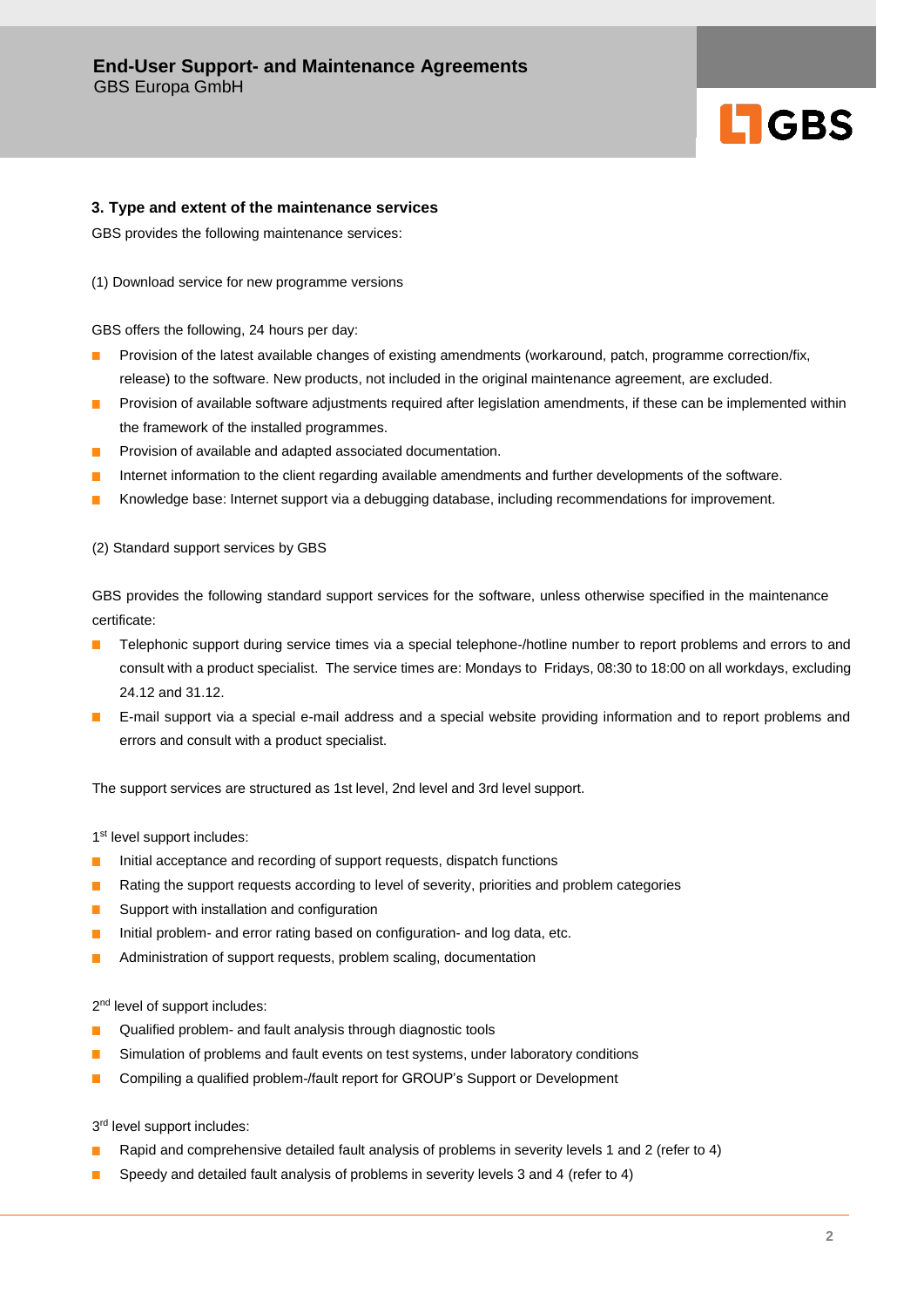

- Providing workarounds
- F Correcting software faults

#### (4) Fault classes and reaction times

GBS shall endeavour to provide solutions for identified software faults by providing corrections, and shall support the client in solving fault events and problems in 3rd level support, classified as follows:

#### *Severity 1 – Critical Business Impact*

The software does not function and/or is severely impaired or server freeze causes interruption of operation/dysfunction on clients' systems.

#### *Severity 2 – Significant Business Impact*

The basic functions of the software are not available and/or severely impaired. The impairment causes malfunctions and/or restricted application on clients' systems.

#### *Severity 3 – Some Business Impact*

The basic functions of the software are impaired but a temporary workaround is available or secondary functions of the software are impaired. The impairment causes slightly restricted use in its functionality on clients' systems.

#### *Severity 4 – Minimal Business Impact*

A secondary partial function of the software is impaired. The impairment does not restrict utilisation or functionality on clients' systems.

The reaction times are:

- Severity  $1 -$  Critical Business Impact as a rule within 8 hours
- Severity 2 Significant Business Impact **The Contract of the Contract of the Contract of the Contract of the Contract of the Contract of the Contract o** as a rule within 24 hours
- Severity 3 Some Business Impact **The Contract** as a rule within 3 working days
- $\mathbf{r}$ Severity 4 – Minimal Business Impact as a rule within 5 working days

Classification of a problem and/or fault into one of the classes is done by the Support at GBS. The registered resellers immediately notify GBS of faults and/or problem events experienced by end clients.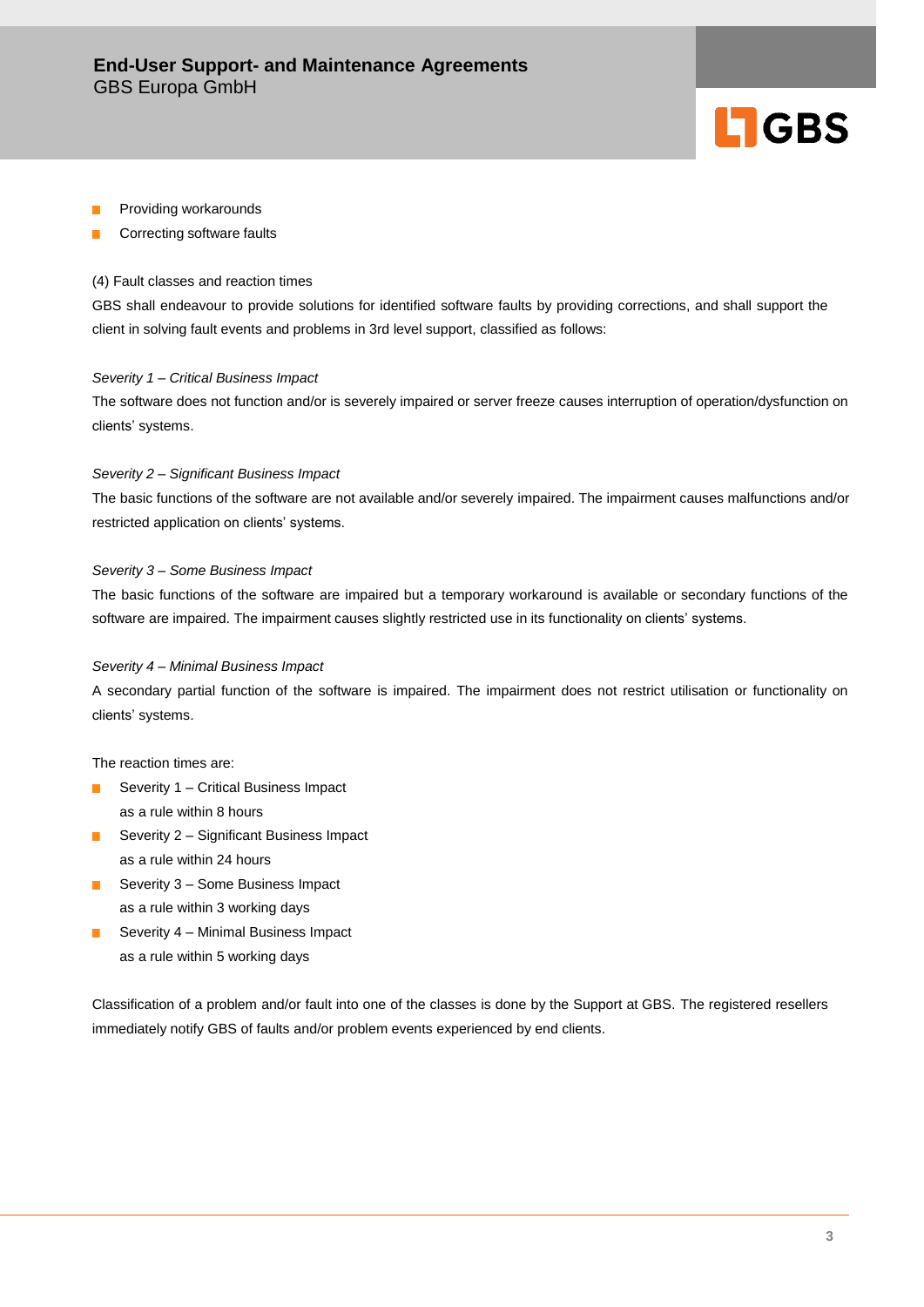

# **4. Remuneration**

(1) The annual remuneration amount is given in the current GBS pricelist.

(2) GBS is entitled to adjust the remuneration at the beginning of a contractual year in accordance with the current GBS pricelist. GBS shall notify the client in writing of any changes to the remuneration, two months in advance. If the support- and maintenance fee increases by more than 10% within 12 months of the last adjustment, the client is entitled to terminate the contract, subject to a notice period of one month to the end of the month preceding the effective fee adjustment.

(3) If the client is in arrears with a payment, in whole or in part, GBS is entitled to charge the statutory interest of 8%p.a. above the prime lending rate from that point in time. The right to any further claims is reserved.

#### **5. Client's duties to collaborate with regard to maintenance and support**

(1) The client shall support GBS in all respects with regard to compliance with the contractual duties to perform. In particular, within the framework of his means, he will support GBS to the best of his ability in establishing the cause of afault and, if necessary, arrange cooperation of his employees with those commissioned by GBS. The support services also include utilisation of appropriate support by third parties for installed operating systems, mail software systems and third party components which are not software products but are used in conjunction with such.

(2) GBS is entitled to request the client's contact person to verify that he/she has been trained to use the maintained programmes. Fault reporting shall only be by the contact person or, in his absence, by his representative.

(3) Regarding fault reporting, the client shall carefully monitor observed symptoms and the system- and hardware environment and – if necessary by means of the forms provided by GBS – report such fault to GBS, including useful information for fault clearance, such as the number of users affected, description of the system- and hardware environment as well as simultaneously installed outside software, if applicable, and documentation. Detected malfunctions shall be provided to GBS in reproducible form on a suitable data carrier.

(4) Following GROUP's specific instructions, the client shall implement the corrections provided by GBS, directly or on the Internet, and adhere to GROUP's recommendations with regard to fault finding and fault clearance.

(5) The client is obligated to implement proper data security. In particular, he is obligated to secure his data immediately before applying or implementing a maintenance service and to have available all used or compiled data in connection with the maintained programmes in machine-readable form, as a secure copy, enabling reconstruction of lost data with justifiable effort.

(6) The client may set up a first level support within his company to handle the bulk of service requests by software users. As far as possible, the first level support handles service requests by software users independently and shall only pass on to GBS service requests which he is unable to handle himself, via the responsible person appointed by the client.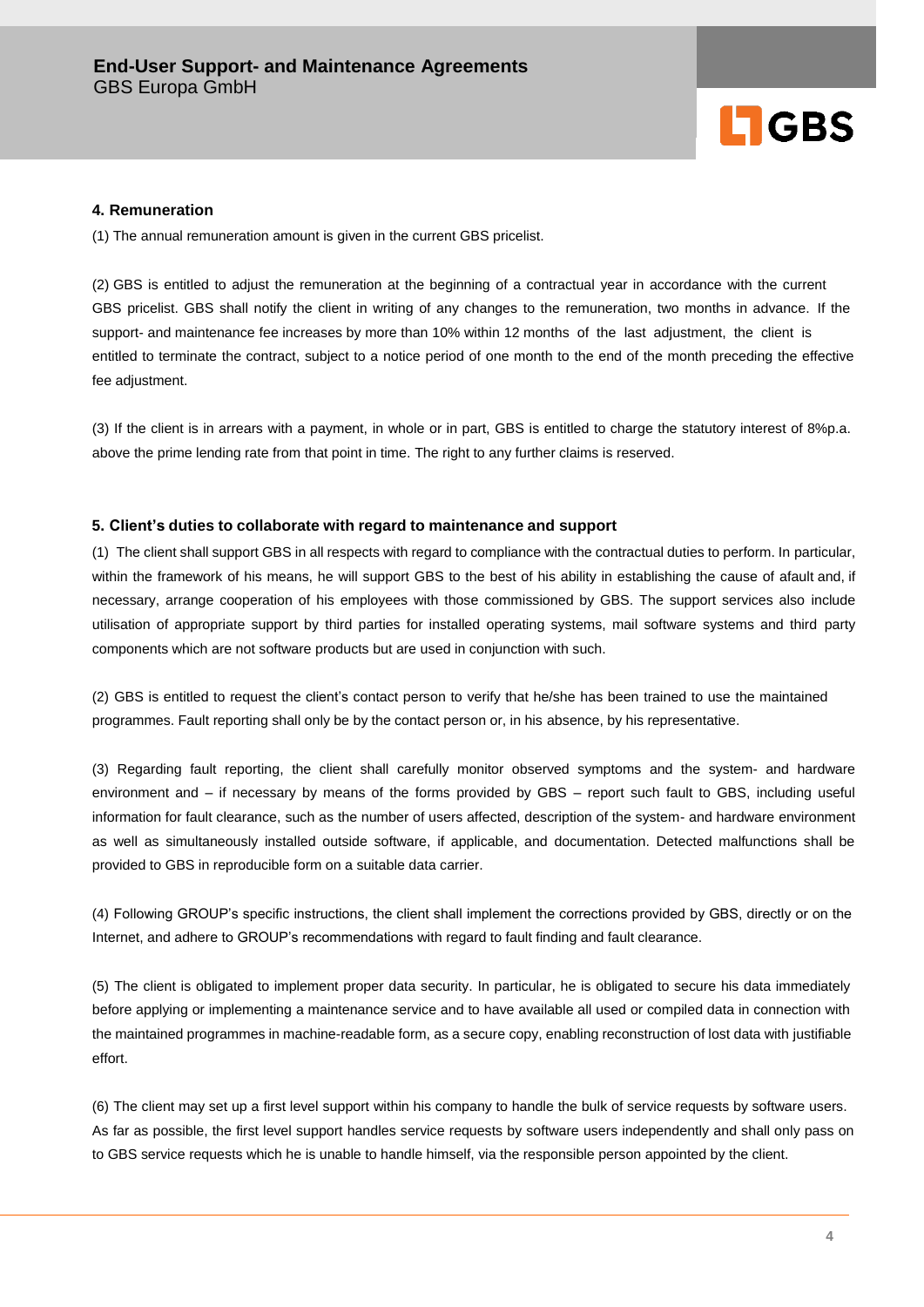

(7) The client shall ensure that the employees commissioned by GBS to implement the software support services, in the case of separately commissioned on-site services, have free access to each computer and its software at the agreed time. The client shall ensure that a qualified employee of his is present at the site in a supportive capacity during these on-site software support services.

(8) The aforementioned duties to collaborate constitute essential contractual duties. Should the client violate his duties to collaborate, GBS is not obligated to provide service. In the event of recurring or gross breach of duty, GBS is entitled to give notice with a period of one month. The contractual relationship terminates at the end of the following month.

# **6. Data security/Non-disclosure**

(1) The client shall ensure that GBS is notified of all relevant facts, over and above the legal arrangements, which GBS requires for reasons of data security and confidentiality.

(2) The client and GBS are obligated to treat all confidential information, as well as trade- and company secrets, received within the framework of the maintenance relationship, in strict confidence, especially to not divulge such information to third parties or use same for other than contractual purposes.

# **7. Rights of use of the software**

(1) GBS grants the client rights of use for all corrections to the extent that they exist in the programme for which they are intended or which they should replace.

(2) The right of use of the software, which was technically replaced by the corrections supplied, expires within two weeks following productive application of the supplied programmes by the client, or no later than one calendar month after the client has received the supplied programmes.

# **8. Warranty**

(1) GBS guarantees that the maintenance services granted in the form of software programmes (hereinafter called 'maintenance programme'), do not have material defects. A slight defect is insignificant. Reproducibility or detectability of the defects are prerequisites for warranty claims.

(2) Warrantees are not applicable if the client alters the maintenance programmes himself, or has them altered by third parties, without GROUP's approval.

(3) If the maintenance programmes show a defect in terms of Par. (1), the client first of all has a claim against GBS for remedial action – by the customers choice – for circumvention or replacement. If remedial action fails twice the customer might choose between an adequate abatement of purchase price or cancellation of the contract.

Remedy of defects includes the provision of a printed or printable correction procedure for the documentation, if this is required.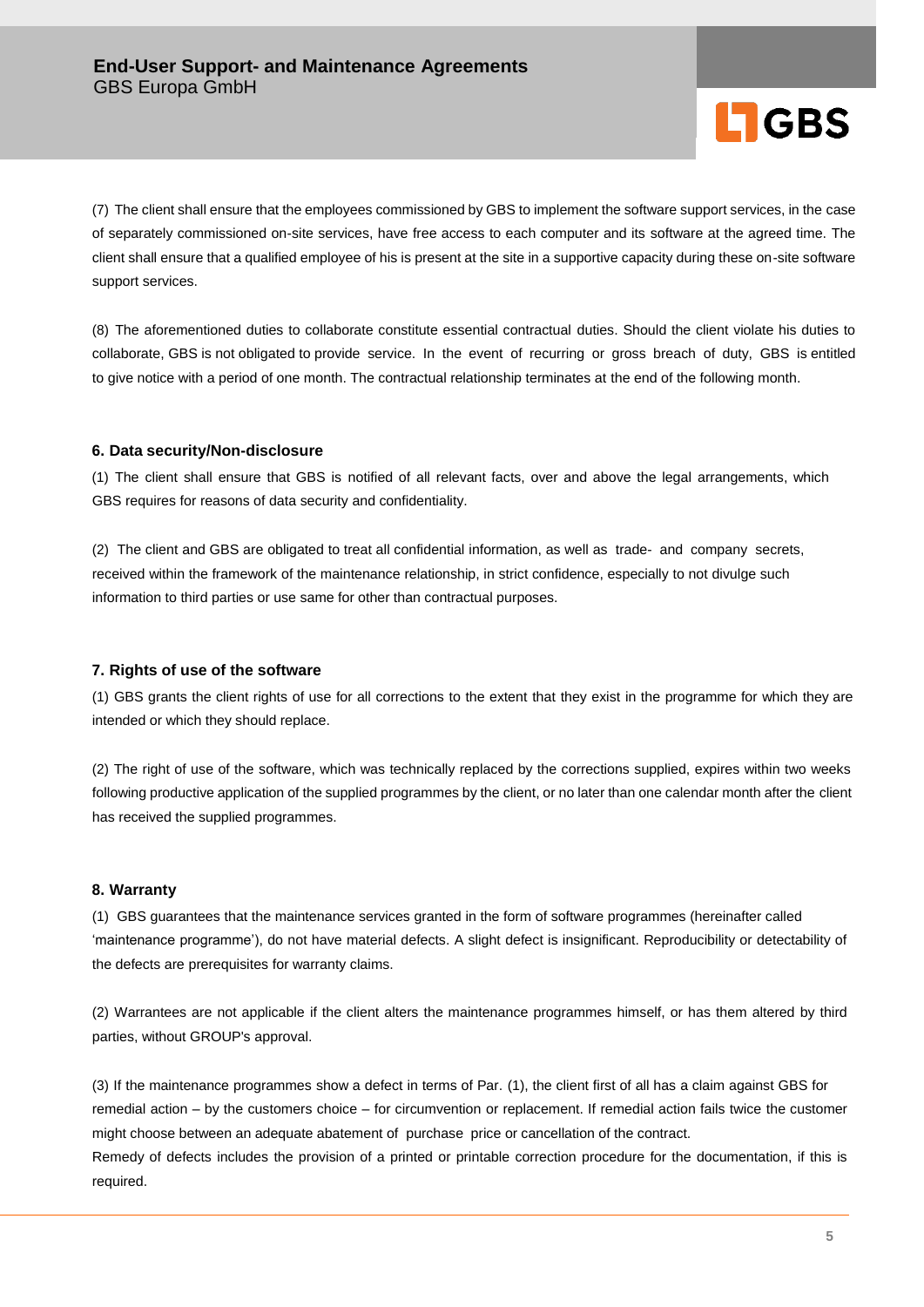

(4) The warranty is only applicable to the latest version of the GBS software provided to the client. The client shallaccept a new version. The client shall support GBS to an appropriate and reasonable extent. This, for instance, includes utilisation of respective support by third parties for installed operating systems, mail software systems and third party components which are not GBS software products, but are used in conjunction with these. In particular, the client grants GBS reasonable time and opportunity to implement remedial action tasks.

(5) Should GBS, even after two remedial actions, be unable to achieve the contractually required flawless performance, the client is entitled, upon expiry of a reasonable additional respite, to reduce (reduction) the maintenance compensation accordingly or to terminate the maintenance agreement. A claim for damages up to 10,000 Euros exists.

(6) The warranty period is 12 months. The period commences with provision of the maintenance programmes. If the client is a merchant, warranty is excluded if he does not immediately test the maintenance programmes after provision and reports any faults detected. A defect shall be reported within reasonable time, no later than 14 days after detection.

(7) The limitation of liability in Par. (5) is not applicable if a guarantee exists, if a defect has been fraudulently concealed, in the event of injuries to persons as well as malice or gross negligence. Claims by the client for compensation for loss of profit are excluded.

(8) Product- and other feature descriptions by GBS do not constitute guarantees in respect of condition or durability in terms of § 443 of the Civil Code [BGB]. The Parties agree that a warranty in terms of § 443 of the Civil Code [BGB] is only applicable if GBS furnishes same in writing by using the term 'warranty' and by complying with the form stipulated in § 477 of the Civil Code [BGB].

(9) Should it become apparent that services provided by GBS are not included in the warranty, the client shall bear the costs, including possibly accruing travelling costs and expenses. In each case, reimbursement of costs by the client shall be based on GROUP's applicable hourly- and travelling cost rates.

# **9. Violation of proprietary rights**

(1) Should a third party lay a claim against the client for violation of proprietary rights, due to corrections, and should use of the corrections be impaired or prohibited hereby, GBS shall be liable as follows: at its own choice and cost, GBS shall either change or replace the corrections in such a manner as not to impair the proprietary right, but in essence conforming to the agreed functional- and service features in a manner reasonable to the client, or shall exempt the client from licence fees for use of the corrections payable to the holder of the proprietary rights or to third parties. ShouldGBS not accomplish this under reasonable conditions, it shall take back the corrections, refunding the price paid by the client minus an amount for the period of use of the corrections. In this case, the client is obligated to return the correctionsto GBS.

(2) The preconditions for liability by GBS in accordance with Par. (1) are that the client notifies GBS of claims by third parties without delay, does not acknowledge the alleged violation of proprietary rights and either leaves all disputes, including any out of court arrangements, to GBS, or conducts such arrangements only with GROUP's approval.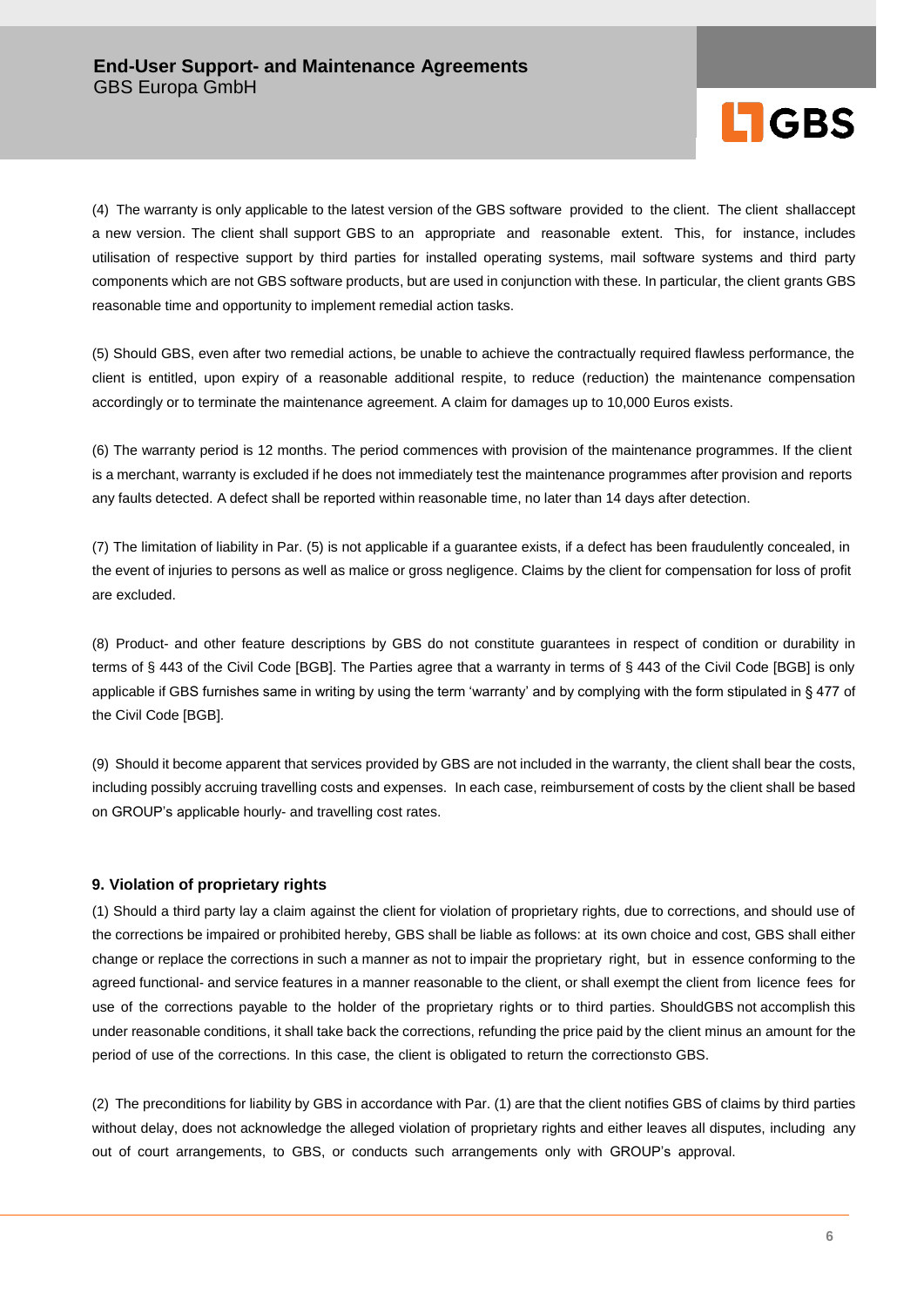

GBS will bear all costs associated with the client's legal defence, including court- and lawyers' expenses. Should the client cease the use of corrections for reasons of mitigation of damages or other important reasons, he is obligated to inform the third party that the cessation of use does not imply acknowledgement of the alleged violation of proprietary rights.

(3) Insofar as the client is personally responsible for the violation of proprietary rights, claims against GBS are excluded.

(4) Further claims by the client in respect of violation of proprietary rights of third parties are excluded. This exclusion is not applicable if a guarantee exists, if a defect has been fraudulently concealed, in the event of injuries to persons or with malice or gross negligence.

# **10. Liability**

(1) In conclusion, GROUP's liability for material defects is regulated in Section 8, and for violation of proprietary rights in Section 9. For the rest, GBS is liable as follows for claims for damages due to breach of duty and breach of contractual obligations as specified in § 311 of the Civil Code [BGB].

For material damages up to 300,000 Euros per damage event; but up to a maximum 1.0 million Euros per agreement. For pecuniary damages, a maximum 10% of the total amount of the agreement; but in total a maximum 300,000 Euros per agreement. In respect of loss of data, GBS shall only be liable for the expenses in terms of data recovery which would be incurred by the client when data is properly secured.

(2) The liability limitations in acc. with Par. (1) are not applicable with regard to malice or gross negligence, injuries to persons, breach of cardinal obligations or when liability is mandatory in terms of Product Liability Law [Produkthaftungsgesetz]. Claims by the client for compensation of loss of profit are excluded.

(3) The statute of limitation of claims by the client as per Section 8 is regulated conclusively. For the rest, claims for damages against the other contractual partner are prescribed in accordance with the legal regulations, but no later than 3 years after provision or implementation of the defective service.

# **11. Other**

(1) Deviating or supplementary requirements, as well as supplementary agreements or changes to these requirements are only applicable if agreed upon in writing.

(2) The general rules and conditions of GBS as amended from time to time shall apply additionally.

(3) The client may only confer the rights and duties arising from the contract to third parties subject to prior written approval by GBS.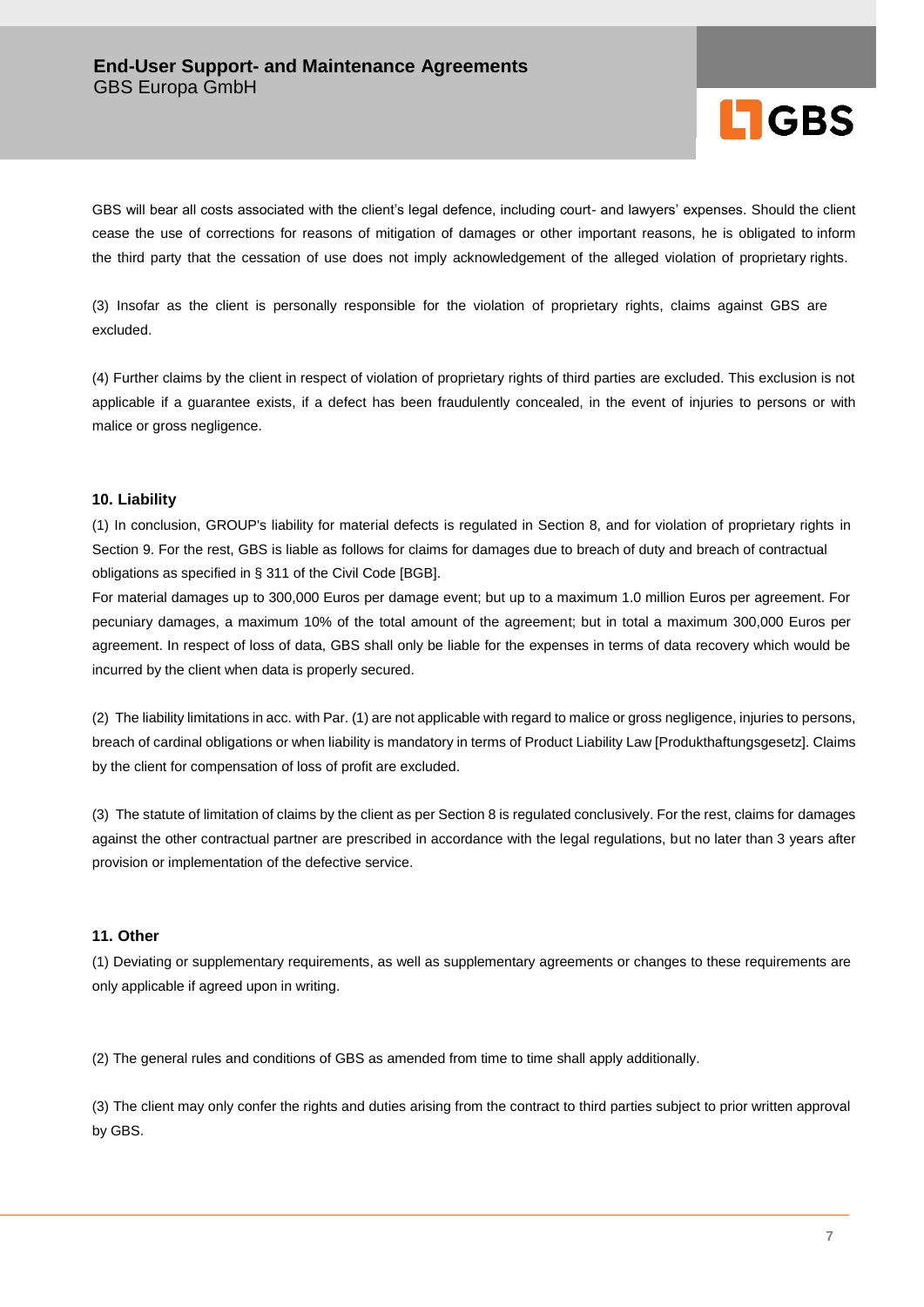

(4) The client may only set off against claims by GBS or exercise right of retention if the counterclaim of the client is uncontested or legally binding.

(5) The place of fulfilment with regard to all obligations shall be Karlsruhe.

(6) If the client is a merchant, a corporate body under public law or a separate estate under public law, it is agreed that Karlsruhe shall be the place of jurisdiction. GBS is, however, entitled to institute proceedings against the client at the relevant generally applicable place of jurisdiction.

(7) German law, excluding the UN Sales Law, is applicable to the legal relationship between GBS and the client.

(8) Notwithstanding possible legal inefficacy of individual points, the contract concluded in accordance with these conditions remains binding in its other parts. The Parties shall substitute ineffective provisions with effective provisions, which meet the intended purpose as close as possible. The same is applicable in case of an omission in the contract.

As at May 2021